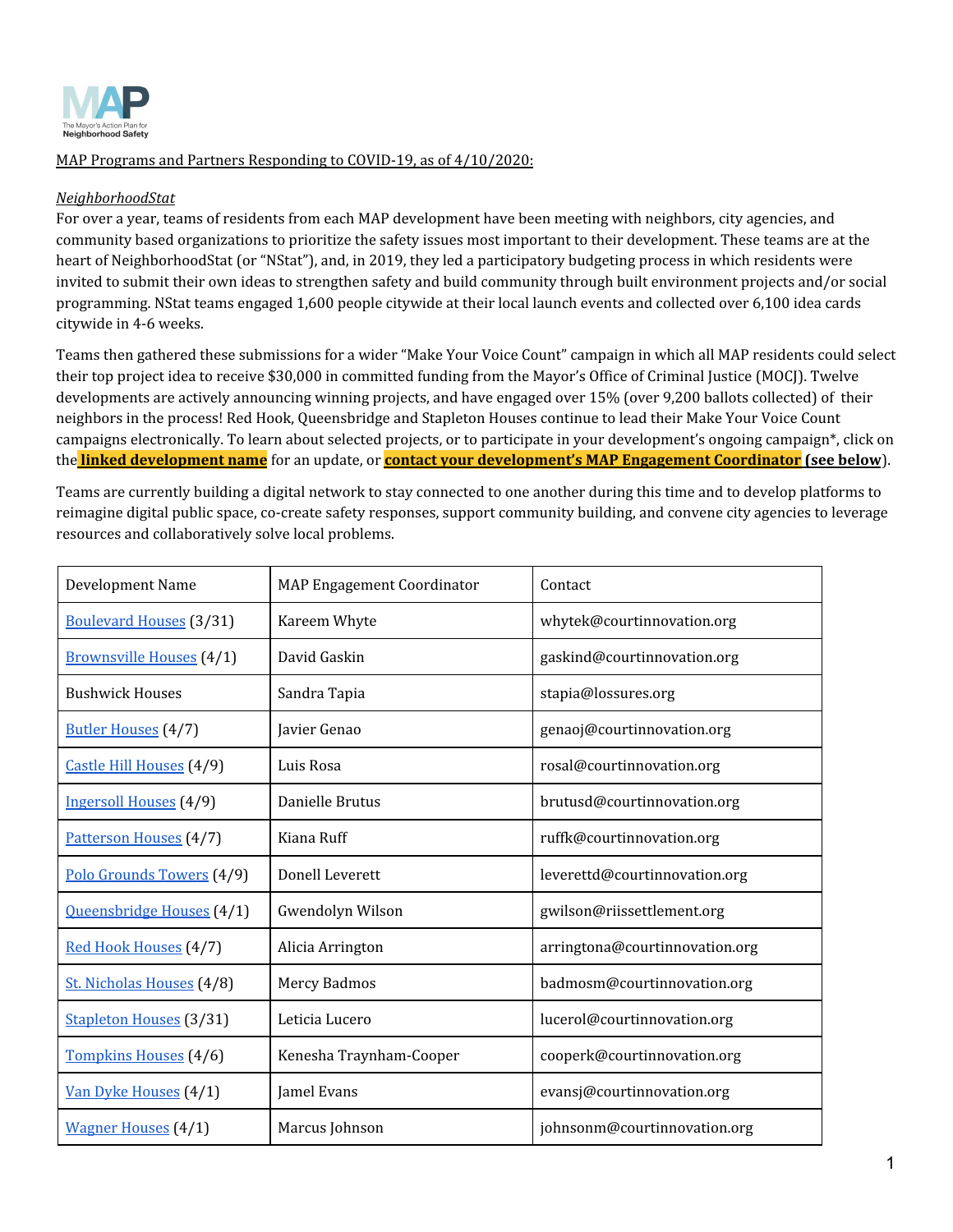We thank our partners -the Center for Court Innovation's Neighborhood Safety Initiative, Los Sures (Southside United), and Jacob A. Riis Neighborhood Settlement -for continuing to co-lead the NStat teams and Make Your Voice Count Campaigns.

\*Please note that, in order to participate in the decision-making process, you must live in a MAP development.

### *Youth Opportunities*

Update on Summer Youth Employment Program 2020, announced on 4/7/2020: Due to the COVID-19 pandemic, and out of concern for the health and safety of all New Yorkers, the Department for Youth and Community Development has made the difficult decision to not operate SYEP this summer. Youth inquiries can be directed to: [youthconnect@dycd.nyc.gov.](mailto:youthconnect@dycd.nyc.gov) MAP is currently exploring alternate opportunities for youth to safely engage in positive, skill-building experiences this summer, because we know this is a critical time. One related resource is Fun at [Home](https://growingupnyc.cityofnewyork.us/generationnyc/fun-at-home/), a free new digital platform to provide safe, fun, and entertaining virtual activities for New York City's teens and young adults. This resource also provides tips to cope with the public and mental health challenges that may arise during this difficult time. Young people can also text "Fun" to 97743) to stay up-to-date on new ways to stay safe and have fun at home.

# *Human Resources Administration (HRA)*

Our HRA MAP Outreach Supervisor is continuing to provide critical support to residents and partners in each development by phone and email. MAP community residents and partners may reach out to: (929) 221-5250 or (646) 630-4642 and [floresd@dss.nyc.gov](https://cityhallmail.nyc.gov/owa/14.3.487.0/scripts/premium/redir.aspx?C=rjXFc52K554uT-jVszw92o4h0NqbL8AYMTluMr3u9MYsBjeTht3XCA..&URL=mailto%3afloresd%40dss.nyc.gov).

New Yorkers can apply for and manage their benefits online at **[nyc.gov/accesshra](http://nyc.gov/accesshra)** or through the **[ACCESS](https://a069-access.nyc.gov/accesshra/) HRA mobile app**. All in-person HRA appointments have been canceled. You will get a text, email, or mail from HRA letting you know your next steps. NO NEGATIVE CASE ACTIONS WILL BE TAKEN during this time! Your Cash Assistance (CA) and/or Supplemental Nutrition Assistance Program (SNAP) case will stay open even if you do not attend in-person appointments.

Clients who would otherwise be required to recertify their Supplemental Nutrition Assistance Program (SNAP)/Food Stamps or Cash Assistance (CA) cases do not need to do so at this time due to the COVID-19 pandemic. As such, all clients have no need to call HRA offices to recertify. Recertifications are postponed and clients will get a letter in the mail when it is time to recertify.

# *Department for the Aging (DFTA)*

DFTA Community Advocates serve seniors and kinship caregivers in MAP communities. Advocates have shifted from in-person support groups, workshops, and events to virtual/telephone check ins. Staff are also making wellness calls to residents. Contact your development's DFTA Community Advocate for any questions (see below).

Additionally, in-person DFTA services will now take place over the phone. Please call the Aging Connect phone line: (212) 244-6469 or email aging connect nyc.gov for the following services:

- Case Management
- Elder Abuse and Crime Services
- Legal Assistance for Seniors
- Caregiver Support (Both for individuals caring for elderly,and for seniors caring for children)
- Health Insurance Information/ Medicare Insurance Questions
- Senior Employment Work
- Foster Grandparent Volunteering
- Long Term Care
- **Friendly Visiting**
- Assistance in Bill Paving
- **Mental Health**
- Meals: Currently, the Department for the Aging is switching entirely to meal delivery for people who were already receiving grab and go meals at the senior centers (called the centralized meal delivery pilot). Senior Centers are now closed and meals will be delivered directly to seniors' residence, free of charge.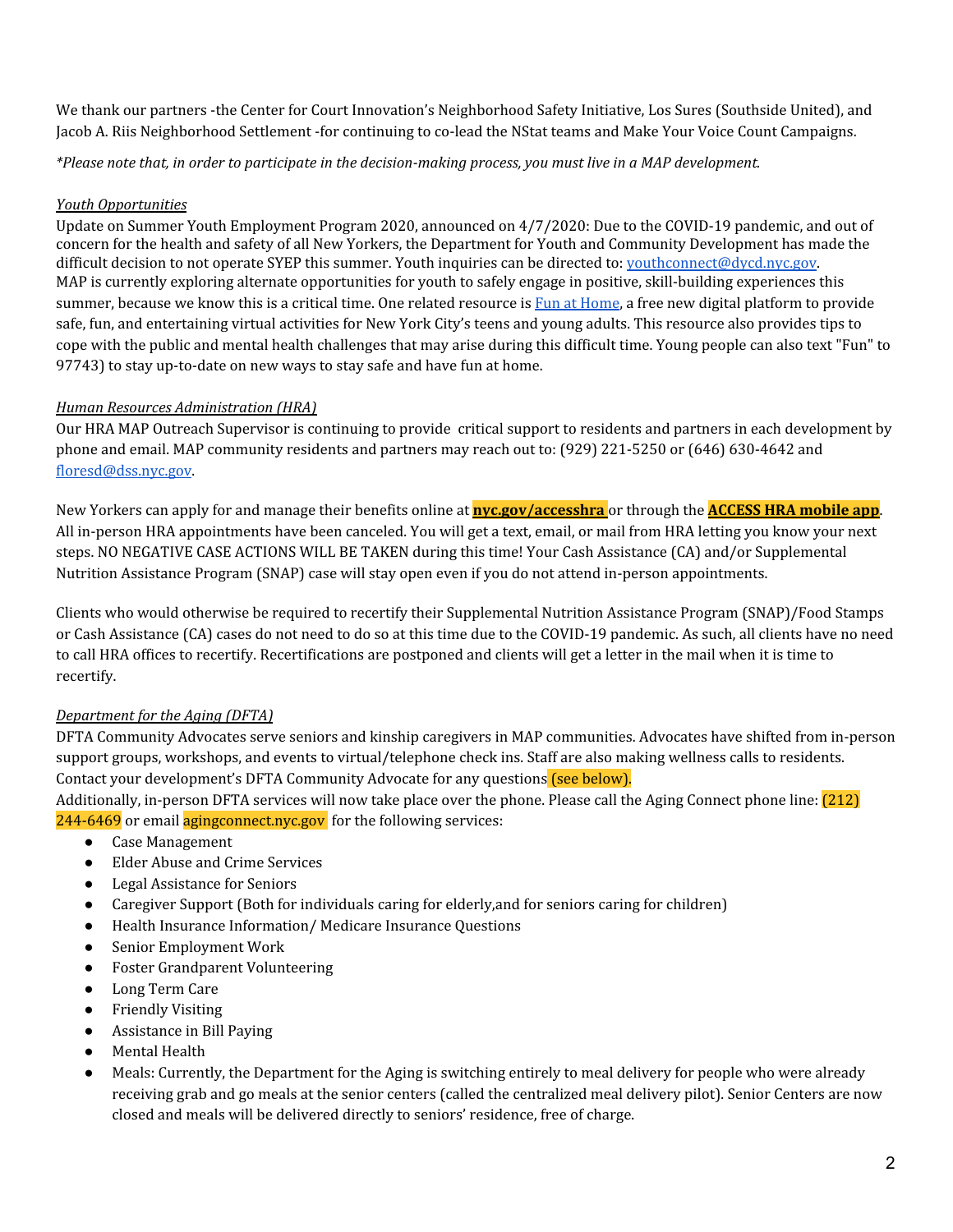| <b>MAP</b> Developments                                                                             | <b>DFTA Community Advocate</b> | <b>Contact Phone</b> | Contact Email           |
|-----------------------------------------------------------------------------------------------------|--------------------------------|----------------------|-------------------------|
| Polo Grounds Towers<br>St. Nicholas Houses<br><b>Bushwick Houses</b><br><b>Boulevard Houses</b>     | Grant Cruz                     | $(917)$ 618-1786     | GrCruz@aging.nyc.gov    |
| <b>Wagner Houses</b><br>Castle Hill Houses<br>Van Dyke Houses<br><b>Tompkins Houses</b>             | <b>Antoinette Emers</b>        | $(917)$ 620-3663     | AEmers@aging.nyc.gov    |
| <b>Stapleton Houses</b><br><b>Ingersoll Houses</b><br><b>Red Hook Houses</b><br>Queensbridge Houses | Frank McCrea                   | $(917) 618 - 1674$   | fmccrea@aging.nyc.gov   |
| <b>Butler Houses</b><br><b>Patterson Houses</b><br><b>Brownsville Houses</b>                        | <b>Wendy Porrata</b>           | (929) 275-2956       | WePorrata@aging.nyc.gov |

#### *Next STEPS Mentorship*

In partnership with the Department of Probation, trusted community-based organizations provide mentorship and cognitive behavioral therapy to young adults between the ages of 16- 24 at each of the 15 MAP developments. With the guidance of credible messengers, Next STEPS participants are supported with a stipend, as well as greater access to education, work opportunities and community engagement. These programs have transitioned to virtual group meetings and mentorship sessions in order to protect communities from the spread of COVID-19. For a listing of Next STEPS providers by development, see below.

| Development Name          | Next STEPS Provider                     | Contact                                              |
|---------------------------|-----------------------------------------|------------------------------------------------------|
| <b>Boulevard Houses</b>   | <b>Good Shepherd Services</b>           | Damian Myrick<br>Damian_Myrick@GoodShepherds.org     |
| <b>Brownsville Houses</b> | RiseBoro Community Partnership          | <b>Thaddeus Canty</b><br>tcanty@riseboro.org         |
| <b>Bushwick Houses</b>    | <b>CASES</b>                            | <b>Barry Cooper</b><br>bcooper@cases.org             |
| <b>Butler Houses</b>      | The Osborne Association                 | Arabia Veggacado<br>aveggacado@osborneny.org         |
| Castle Hill Houses        | The Osborne Association                 | Arabia Veggacado<br>aveggacado@osborneny.org         |
| <b>Ingersoll Houses</b>   | Center for Community Alternatives, Inc. | Rham Robinson<br>Rrobinson@communityalternatives.org |
| <b>Patterson Houses</b>   | The Osborne Association                 | Arabia Veggacado<br>aveggacado@osborneny.org         |
| Polo Grounds Towers       | Children's Village                      | Arnell Jackson<br>ajackson@childrensvillage.org      |
| Queensbridge Houses       | <b>Community Mediation Services</b>     | Julie Defina                                         |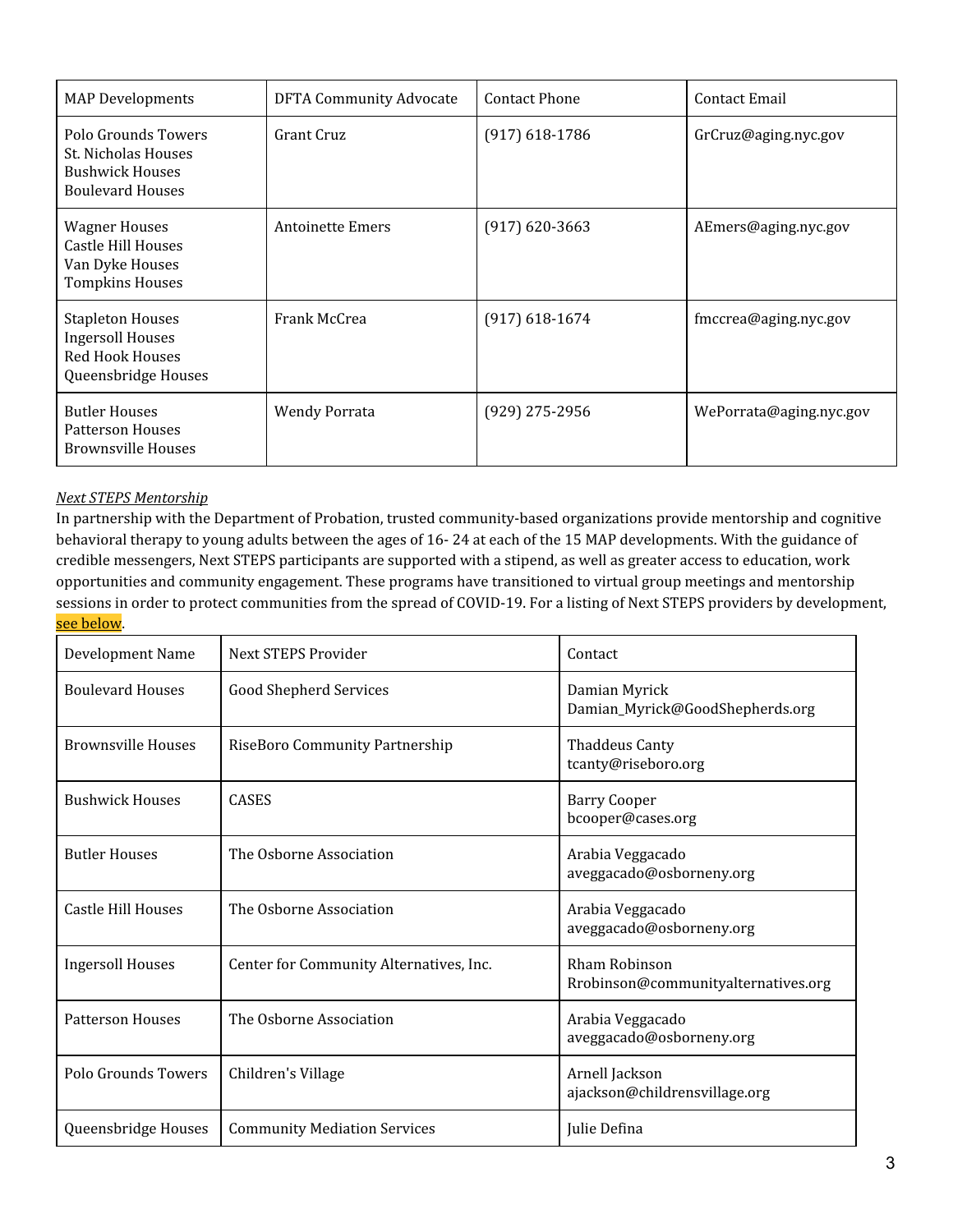|                         |                                                  | jdefina@mediatenyc.org                                           |
|-------------------------|--------------------------------------------------|------------------------------------------------------------------|
| <b>Red Hook Houses</b>  | <b>Fedcap Rehabilitation Services</b>            | Eric Waters<br>EWaters@fedcap.org                                |
| St. Nicholas Houses     | Harlem Commonwealth Council                      | Dorin Hammond<br>dorinhammond@gmail.com                          |
| <b>Stapleton Houses</b> | New York Center for Interpersonal<br>Development | <b>Emanuel Bloomfield-Jones</b><br>bloomfield.resource@gmail.com |
| <b>Tompkins Houses</b>  | <b>CASES</b>                                     | Dolores Moody<br>dmoody@cases.org                                |
| Van Dyke Houses         | <b>Good Shepherd Services</b>                    | Clarence "Gus" Alexander<br>Clarence_Alexander@GoodShepherds.org |
| <b>Wagner Houses</b>    | <b>Exodus Transitional Community</b>             | Ugo Machuca<br>UMachuca@etcny.org                                |

### *Community Centers*

Each MAP community center is developing virtual learning and recreational opportunities for young people, families, and the community at large. See below for a listing of programming by development.

### *Stapleton*

We are excited to announce that as a kickoff to our remote learning, we will be holding a virtual celebration in recognition of Officer Gerard Carter this Friday!

When: Friday, April 3, from 2pm to 5pm (2pm-3pm specifically for youth; 3-5pm all community members welcome) Carter Center has been providing to-go lunches. Beginning April 3, will be distributing to-go materials for the youth to join in and partake in activities online on a weekly basis (pick up between 11:30am and 2pm).

# *Red Hook*

Miccio Cornerstone has been distributing Grab and Go Meals every Monday, Wednesday and Friday from 10:0am - 1:00pm for Red Hook families.

# *Castle Hill*

Kips Bay Boys & Girls Club will be hosting virtual activities for young people. To find out more, visit: [www.kipsbay.org.](https://cityhallmail.nyc.gov/OWA/redir.aspx?C=ghXeYEwFleKsP26fNI1ulDRl8uQnEZqgldQ-VkSZHqDwPew2h93XCA..&URL=http%3a%2f%2fwww.kipsbay.org)

### *Conflict Mediation Services*

### *PEACE Institute:*

(Manhattan and Brooklyn) Peace Institute office locations are closed, but staff are still committed to providing services to clients, and continue to conduct mediations and coaching by Zoom video call or conference call. Anyone who is interested can make a request by visiting [https://nypeace.org](https://nypeace.org/)*.*

### *Institute for Mediation and Conflict Resolution (IMCR):*

(Bronx Sites - Castle Hill, Butler, Patterson) IMCR is continuing to offer conflict mediation services through Zoom. For updates, visit: [https://www.imcr.org.](https://www.imcr.org/)

### *New York Center for Interpersonal Development (NYCID):*

(Stapleton) NYCID is operating remotely, and is able to accept calls. Meditations will continue to be held by telephone and Zoom video call. NYCID is also working on offering community-building circles using Zoom. For updates, visit: [http://nycid.org](http://nycid.org/).

### *Red Hook Community Justice Center (RHCJC):*